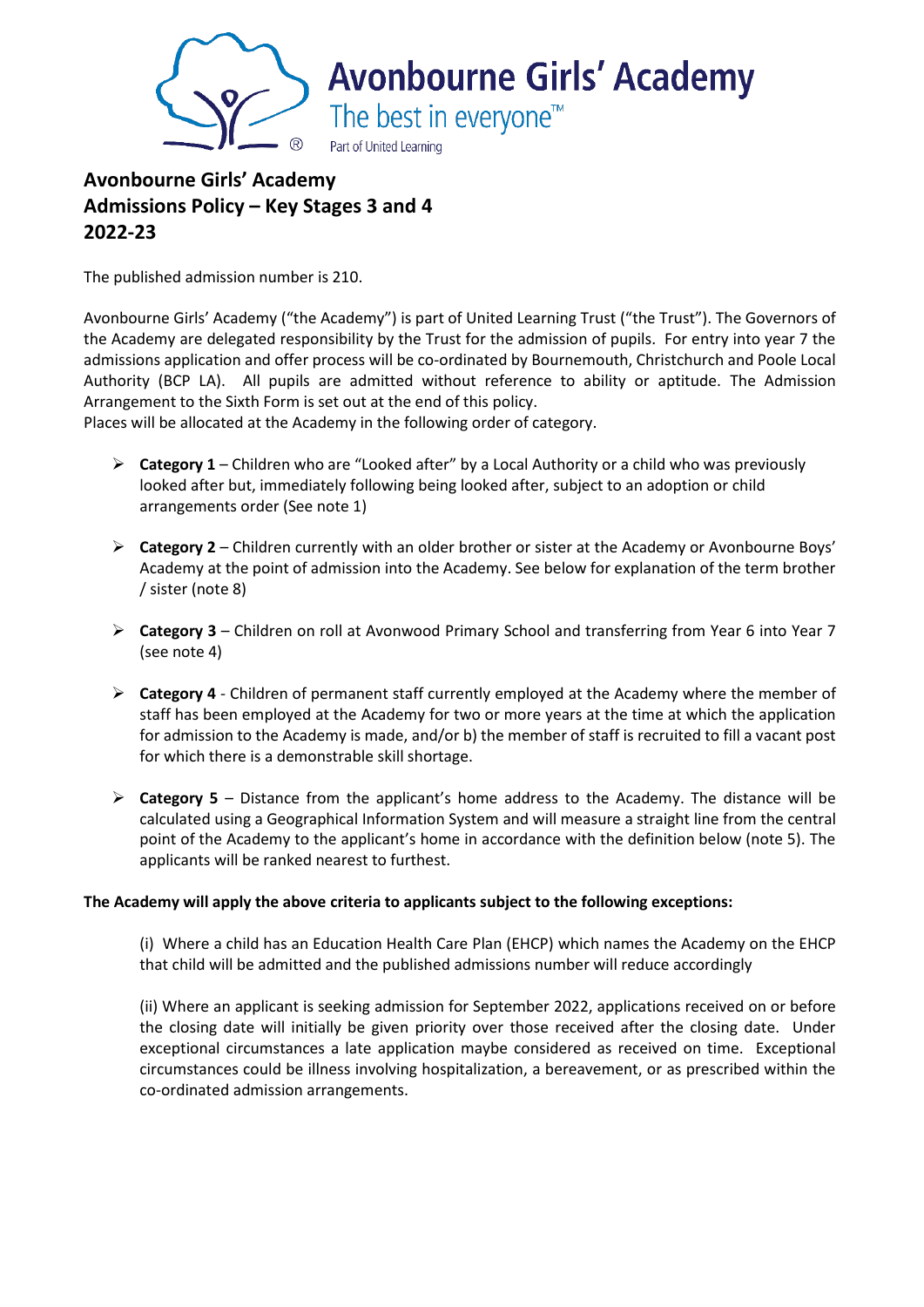#### **Admission Criteria - Notes**

- 1. A "Looked After Child" means any child who is in the care of a Local Authority in accordance with Section 22 (1) of the Children Act 1989. A child who was "previously a Looked After Child" means a child who, after being Looked After, became subject to an Adoption Order under the Adoption Act 1976 or under Section 46 of the Adoption and Children Act 2002, a Child Arrangement Order under Section 8 of the Children Act 1989 (as amended) or Special Guardianship Order under Section 14A of the Children Act 1989. Applicants can be asked to provide additional evidence in order to verify the previously looked after status of a child. It is at the discretion of the Academy what evidence is required. The final decision will be made by the Academy. If any information supplied by an applicant is judged by the Academy Trust to be fraudulent or intentionally misleading, the Academy may refuse to offer a place, or if already offered, may withdraw the offer.
- 2. The home address where a child lives is considered to be a residential property that is the child's main or only address during term time. Applicants can be asked to provide additional evidence in order to verify addresses and/or other details provided. It is at the discretion of the Academy what evidence is required (evidence may include, but is not limited to, Child Benefit, GP registration, evidence of home ownership/tenancy etc.). The final decision on the home address of a child will be made by the Academy. If any information supplied by an applicant is judged by the Academy to be fraudulent or intentionally misleading, the Academy may refuse to offer a place, or if already offered, may withdraw the offer.
- 3. Avonwood Primary School is part of the Trust. It was also, until disaggregation in September 2021, part of the Academy. Children transferring from Avonwood Primary School to the Academy are given priority within the admissions policy of the Academy in order to provide continuity for families enrolling when the Primary School was part of the" all-through" Academy school and because Avonwood Primary School is situated in close proximity to the Academy, sharing the same site.
- 4. Applications from separated Parents/Carers

Only one application can be considered for each child. Where parents/carers are separated, it is essential that agreement be reached by both parties concerning the nominated preferred schools. Where a child spends part of their week with one parent and part with the other, only one address can be used. This must be the address at which the child spends most school nights (Sunday to Thursday) during term time at the point of application. Applicants can be asked to provide additional evidence in order to verify addresses and/or other details provided. It is at the discretion of the Academy what evidence is required (evidence may include, but is not limited to, Child Benefit, GP registration, evidence of home ownership/tenancy etc.). The final decision on the home address of a child will be made by the Academy. If any information supplied by an applicant is judged by the Academy to be fraudulent or intentionally misleading, the Academy may refuse to offer a place, or if already offered, may withdraw the offer.

- 5. In the case of over subscription in categories 1 4, priority will be given within category to children:
	- (i) where a placement is recommended for medical reasons and seen as essential by the child's General Practitioner (family doctor) or where there are exceptional reasons supported by evidence from a Social Worker, Educational Psychologist or Education Welfare Officer employed by the Academy or working in collaboration with the Academy which in the view of the governors of the Academy require placement at the Academy.
	- (ii) who live closest to the Academy as measured by the straight-line distance calculated by a Geographical Information System (GIS). The distance will be calculated using a Geographical Information System and will measure a straight line from the [front gate of] [central point of] the Academy to the applicant's home. If distances are equal, as calculated by the GIS system, for example a flat in a block of dwellings with the same front entrance a random allocation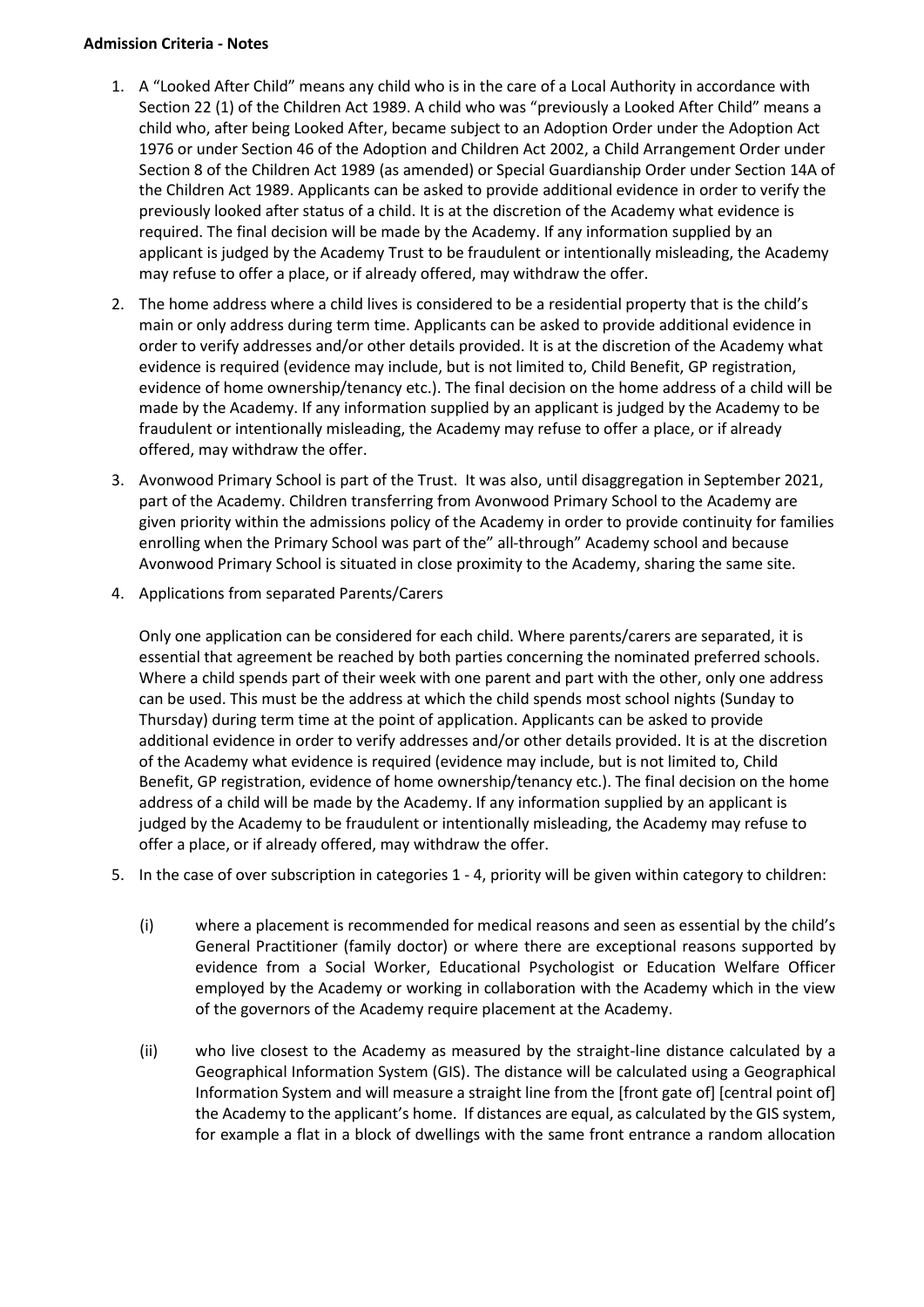system will be used to determine the allocation. Details of this process are outlined below in note 13.

- 6. Brothers or sisters are defined as half or full brother/sister, adoptive brother/sister and the children of parents who are married or cohabiting, where the parents and children live together in the same household.
- 7. When considering twins, triplets or other multiple births places, where the final place available was offered to a twin, triplet or multiple birth, a place will be offered above the published admission number to the other twin, triplet or multiple birth children whose twin, triplet or multiple birth was offered a place within the admission number.

## **Waiting Lists**

8. The Academy operates a formal waiting list for those refused a place. The waiting list is ranked according to the over-subscription criteria. Any places that do become available, if not required for a child with an Education Health Care Plan or one who is required to be admitted through an In-year Fair Access Protocol, are allocated in accordance with these criteria. The waiting list does not give priority either to those that have been on the list longest or to those that applied after the closing date. The governors will review the waiting list regularly and all parents / carers will be asked to reaffirm their intention to remain on the waiting list at the end of each academic year.

#### **Co-ordination between Admission Authorities**

- 9. In accordance with the law and the agreed schemes the offer of places at the main points of entry at the primary and secondary level will be co-ordinated by the Trust between all those who decide upon admissions to schools (admission authorities) in BCP.
- 10. Schools in Bournemouth together with BCP Council operate an In-Year Fair Access Protocol in accordance with the School Admissions Code. The Fair Access Protocol is reviewed by The Admissions Forum on a regular basis. A single application form in accordance with the co-ordinated scheme will be used for all applications for in-year admission.

#### **Final Tie-Break Allocation Process**

11. If there are insufficient places to accommodate all applicants and, after applying the oversubscription criteria, applicants for the final place(s) cannot be split the remaining place(s) will be allocated using a random allocation process. The process will be electronically administered through the Trust IT system in use at this time and overseen by a person independent of the Trust and the Academy.

#### **Academy Admission Appeals**

- 12. An applicant who is unsuccessful in applying for a school place at the Academy is entitled to appeal to an independent appeal panel. Details of how to appeal will be provided at the relevant time and the Trust will publish the timetable for admission appeals on or before  $28<sup>th</sup>$  February of each year.
- 13. Applicants do not have the right to make a second application (and/or) appeal for a school place in respect of the same academic year unless, in exceptional circumstances, the Governors of the Academy have accepted a second application from the applicant because of a significant and material change in their circumstances. The final decision as to whether the significant and material change warrant a fresh application to be considered will be determined by the Governors of the Academy.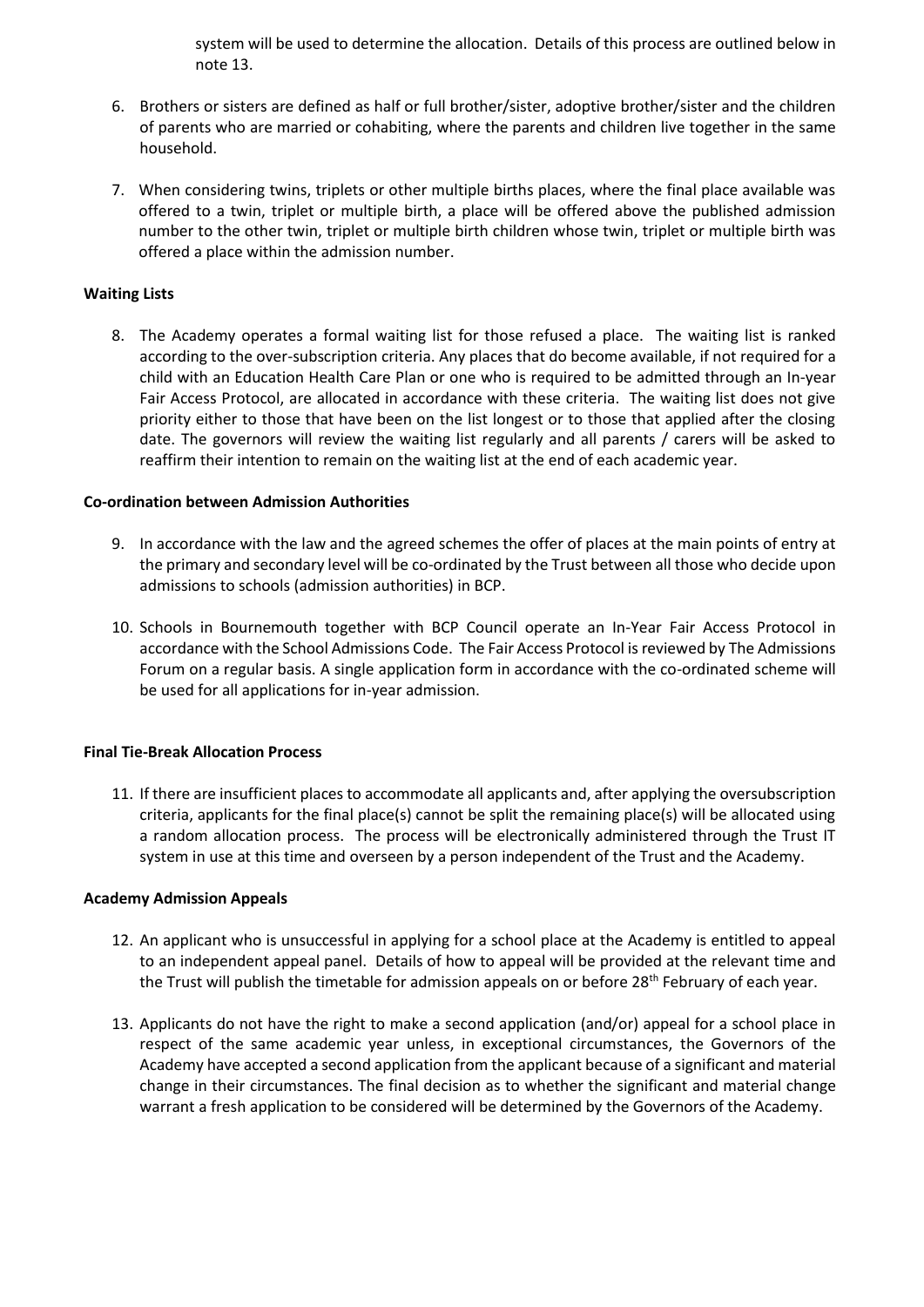#### 14. **Admission out of normal age group**

The Academy will allow children who were born between 1 April and 31 August (summer born children) and who deferred the start of their formal schooling to the following academic year (i.e. are being educated in the year below their normal age group) to start year 7 at the same time as those with whom they have progressed through primary school.

Parents may seek a place for their child outside their normal age group, for example if the child is gifted and talented or has experienced problems such as ill health.

Such requests should be discussed with the Head of School of the Academy as early as possible in the admissions process. This will allow the Academy sufficient time to make a decision regarding the request before the closing date for applications and national offer day. In respect of an in year application out of the normal age range you are also advised that such a request should be discussed with the Head of School of the Academy.

You are advised to write to the Academy office marking your letter for the attention of the Head of School so that your request can be processed.

A decision to admit a pupil outside their normal age group will be based on the circumstances of each case and based on what is in the best interests of the child concerned. We may request supporting professional evidence to assist in the decision-making. There is no legal requirement for this medical or educational evidence to be secured from an appropriate professional, however, failure to provide this may impede our ability to make an informed decision.

#### **Withdrawal of an offer of a place**

The Governors may withdraw an offer of an Academy place where:

- a parent fails to respond to an offer within a reasonable timescale
- the place was offered on the basis of a fraudulent or misleading application
- a place was offered by the Academy in error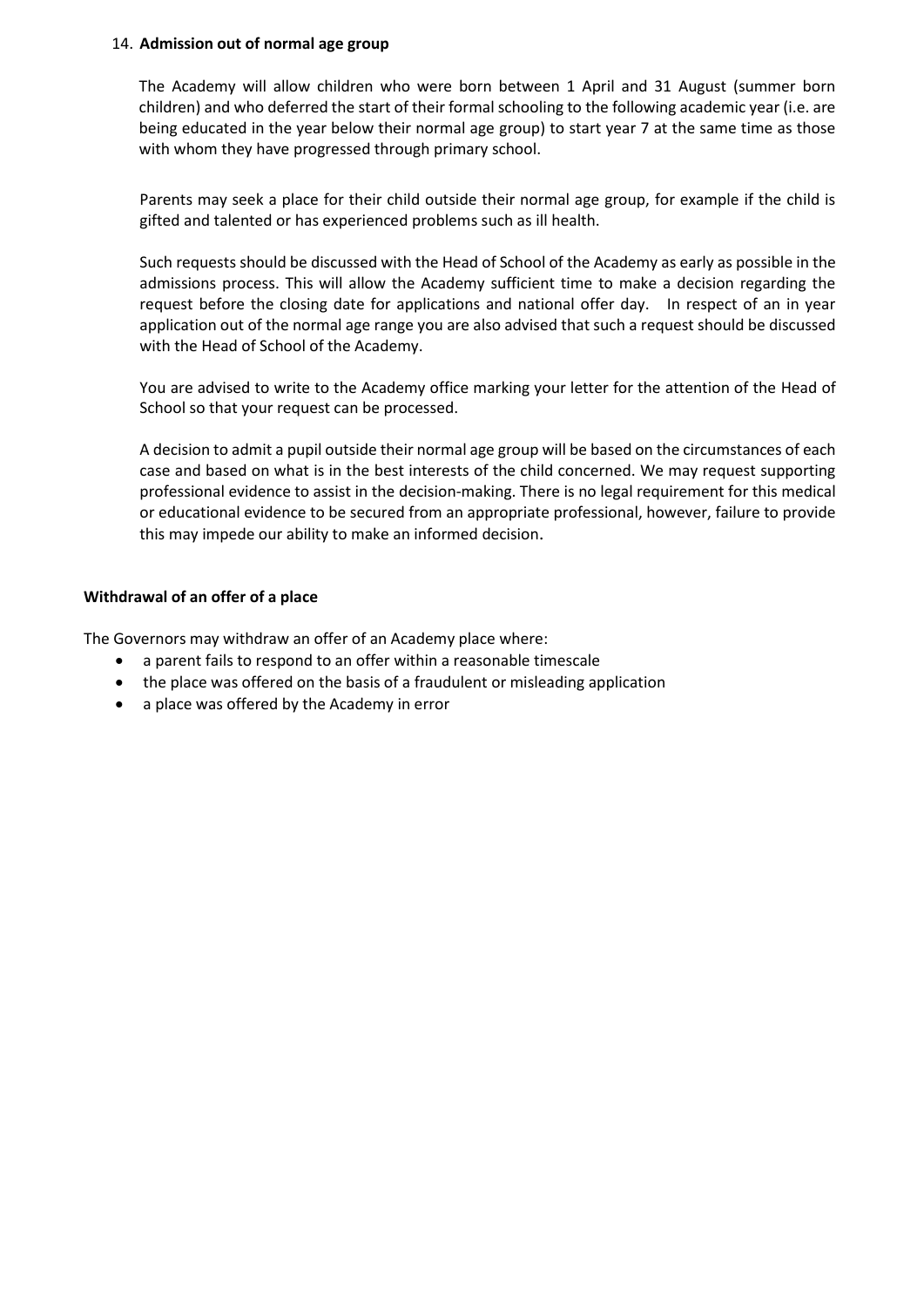# **Sixth Form Admissions Policy 2022-23**

The Sixth Form capacity at the Academy is 200. Both Year 12 and Year 13 have a capacity of 100 places. The Published Admission Number (for external candidates) for Year 12 is 70. This is a minimum number applicable to external candidates, so the actual number of external admissions may be higher depending on how many Year 11 pupils at the Academy move into Year 12. Where an external candidate has an EHCP which names the Academy then that applicant will be admitted and the number of available places for external applicants will reduce accordingly.

To be eligible for admission to the Sixth Form the Academy has specific academic criteria in relation to minimum entrance requirements for Year 12 based on GCSE grades. A minimum of 5 GCSEs at grade 5 or above including English and Maths is required, in addition the Academy also has minimum GCSE requirements for each subject which are set out in the Academy's Sixth Form Prospectus. The entry criteria is the same for internal and external applicants.

Please note that being offered a place in the Sixth Form is not a guarantee of a specific course of study.

# **Oversubscription Criteria**

If Year 12 is oversubscribed the following oversubscription criteria will be applied to external applicants:

- 1. A 'looked after child' or a child who was previously looked after but immediately after being looked after became subject to an adoption, residence, or special guardianship order as more particularly described in the Academy policy above.
- 2. A student who has attended and completed his GCSE examinations at Avonbourne Boys' Academy;
- 3. All other students

Where any criterion is oversubscribed the priority will determined by distance with priority conferred on the applicant/s living closest to the Academy. The distance will be calculated using a Geographical Information System and will measure a straight line from the central point of the Academy to the applicant's home address.

If it is still not possible to determine priority, then the Academy will apply a random allocation process electronically administered through the Trust IT system in use at this time and overseen by a person independent of the Trust and the Academy.